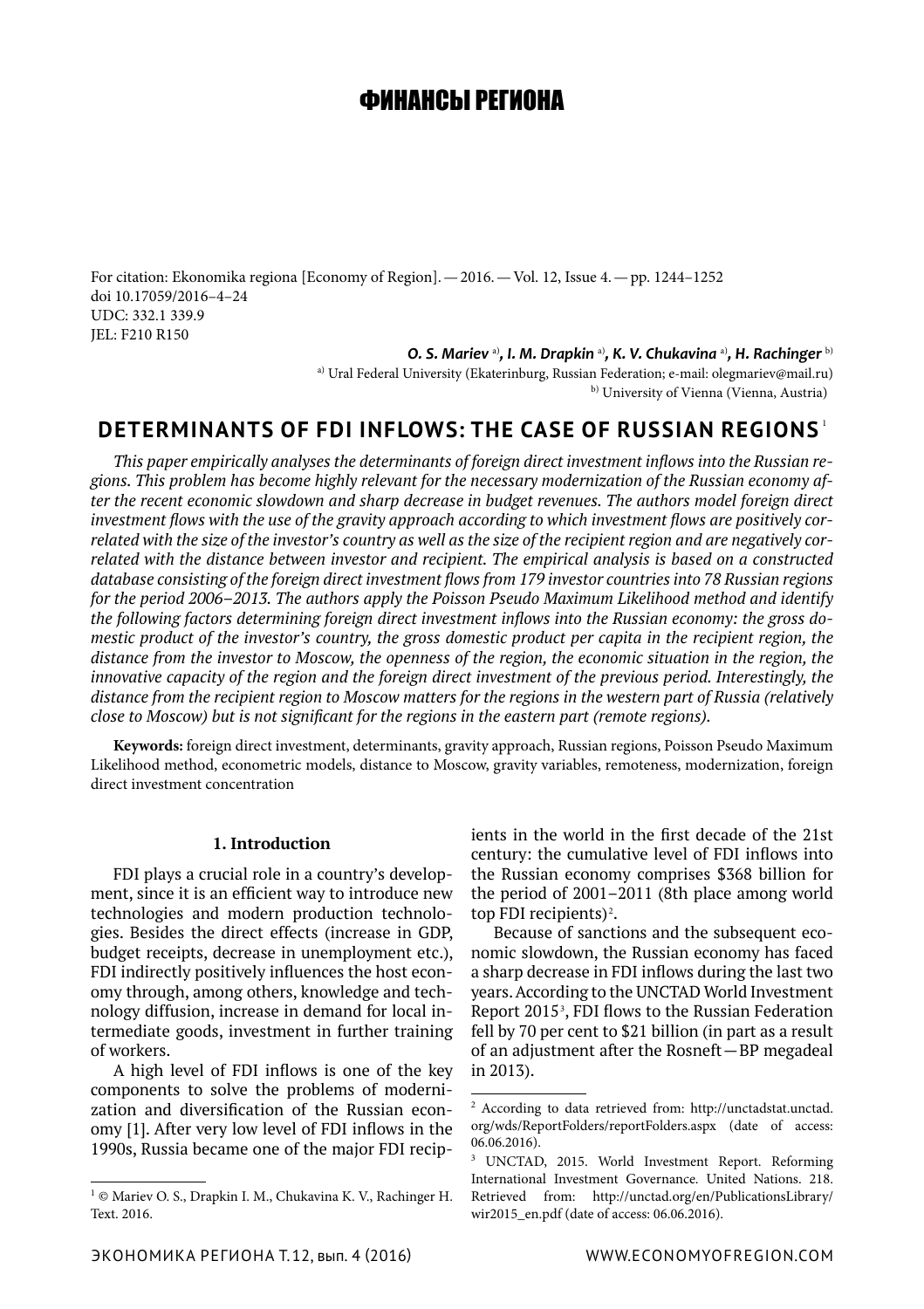Looking at the structure of FDI inflows into Russia, we can conclude that FDI is very concentrated at the regional level. During the period from 2000 to 2012, 47.8 % of foreign investment was concentrated in four regions: Moscow (31.5 %), Moscow Oblast (9.8 %), St. Petersburg (4.0 %) and Leningrad Oblast (2.5 %). However, these four regions account only for 30 % of the Russian national product and for 16 % of Russia's population. Furthermore, the top 15 Russian regions received 81 % of total FDI, while the bottom 50 regions received less than 10 %.

Therefore, determining the factors that drive FDI inflows into the Russian regions is an important and relevant objective. Defining such set of FDI determinants would help to improve the effectiveness of regional investment and industrial policy and increase amounts of incoming FDI.

The empirical analysis in this paper is based on the gravity approach. This approach is widely used to explain FDI flows between countries, while the number of papers that use the gravity approach to explain FDI determinants at the regional level is rather limited. Only few papers investigate determinants of FDI inflows into Russia at the regional level<sup>1</sup>, however, they use old data concerning the last decade of the 20th century when the level of FDI inflows into the Russian economy was extremely low, and, thus, provide results that do not extend to our question.

This paper contributes to the existing literature in three ways. First, we analyse the period 2006– 2013, when Russia was the largest FDI recipient among post-communist economies and one of the largest FDI recipients in the world. Second, we use the Poisson Pseudo Maximum Likelihood (PPML) method to estimate FDI determinants in Russian regions. This method is widely used in explaining FDI at country level and has proved to be one of the most efficient methods, providing unbiased and consistent estimates in the presence of an endogeneity problem caused by simultaneity. To the best of our knowledge, there is no research to date that uses PPML method to estimate FDI determinants at the regional level. Finally, we split the distance from the foreign investor's country to the recipient region into the distance from the foreign investor's country to Moscow and from Moscow to the recipient region in order to take into account the crucial role Moscow plays in channelling the FDI flows.

The structure of the paper is the following. Section 2 provides the main theoretical aspects and a literature overview. Section 3 presents the main methodological aspects for estimating the FDI determinants. Section 4 presents the empirical model and the estimation results. Section 5 concludes.

# **2. Theoretical background and literature overview**

In the literature, the theoretical background of FDI determinants is mostly developed in the framework of microeconomic international trade models, where FDI present capital migration between countries. In the neoclassical framework, the main factor influencing the firms' decision to invest abroad is transport costs. According to the modern approach, based on monopolistic competition, market size, factor prices and product differentiation in the industry among others were shown to be significant factors. In the latest theoretical works (e.g. [9] and [10]), with firms' heterogeneity as the main feature, firms' productivity has been identified as determining the factor of the level of FDI flows<sup>2</sup>.

One of the most popular approaches in the empirical literature to explain FDI flows is the gravity approach, first proposed by Timbergen [12] for trade flows and then applied by Brainard [13] to FDI flows. In its simplest form, it can be written as follows:

$$
F_{ij} = \frac{M_i M_j}{D_{ij}},\tag{1}
$$

where  $F_{ii}$  is the FDI flow from country *j* to country *i*, *Mi* and *Mj* are indicators of economic sizes of *i* and *j* (for example, its GDP),  $D_{ii}$  is the distance between home and host economies. Along with the development and deeper analysis of gravity model as the appropriate tool in international trade and foreign direct investment, researchers include different additional factors in order to increase the explanatory power of the model.

The gravity approach is also used to explain FDI flows at the regional level (e.g. [14] and [2]). In this case,  $M$ <sub>i</sub> denotes the size of the region and  $D$ <sub>i</sub> the distance between the investor's country and the recipient region.

There is a wide variety of papers exploring FDI determinants between countries, whereas the number of papers related to the regional distribution of FDI is rather limited.

Empirically, additionally to distance and market sizes, several other factors might have an impact on FDI flows. The literature has considered

 $<sup>1</sup>$  To the best of our knowledge, these papers are [2], [3], [4], [5],</sup> [6], [7], [8]. See Section 2 for details.

<sup>2</sup> See [11, p. 76–78] for a more detailed analysis of FDI determinants within these theoretical models.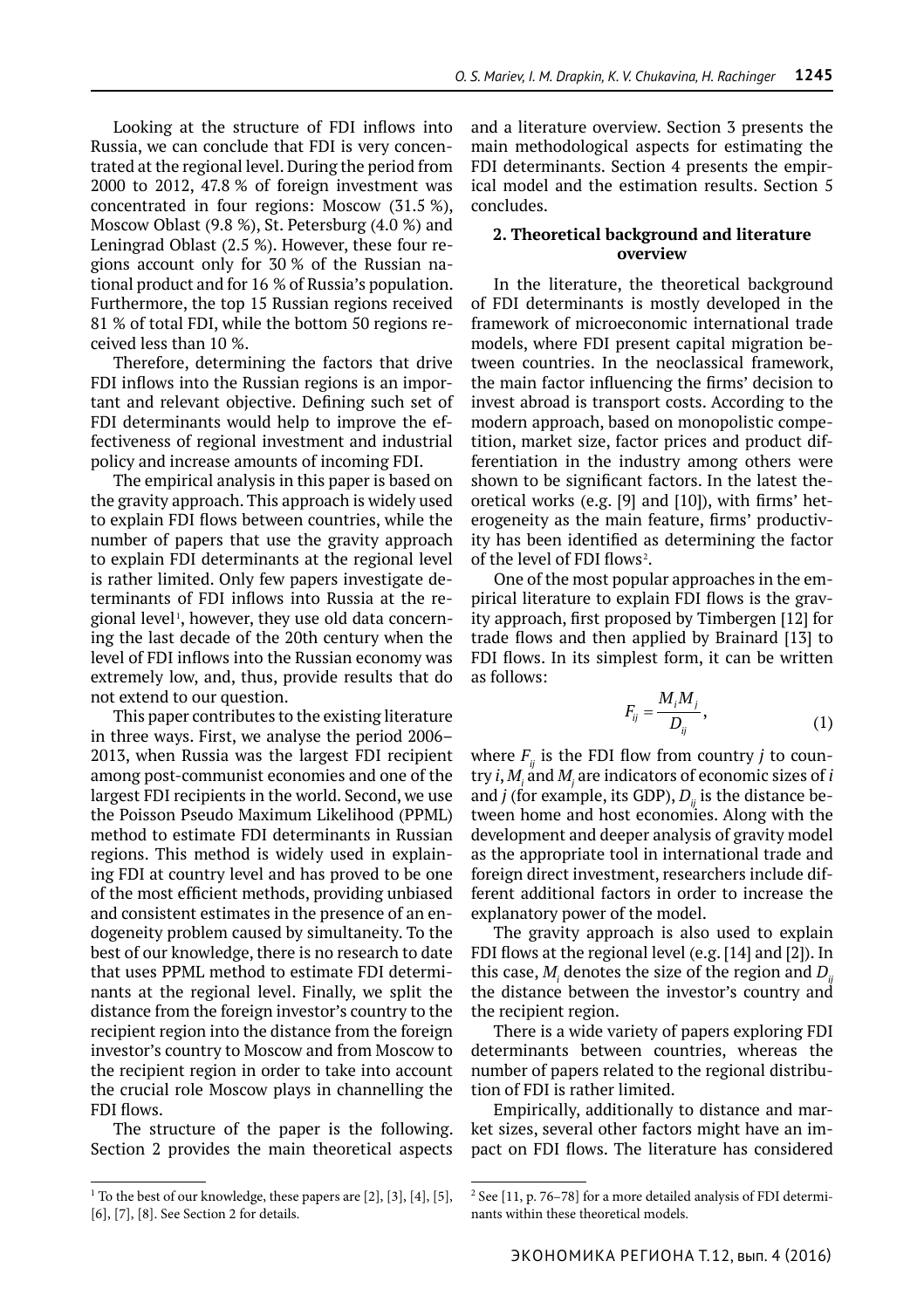different factors at country and at the regional level.

At the country level, FDI determinants could be separated into several groups. The first group consists of economic factors: such as openness of the recipient country [15], inflation rate [16], government expenditures [17], labor costs [16], external trade [18], taxes [19]. The second group consists of institutional factors: political stability [20], corruption [21], R&D in the country [22], investors' protection [23]. The third group consists of indicators that characterize the cultural similarity between the countries: common language [19], common border [24] and common historical features [24].

At regional level, the following FDI determinants have been considered: market size of host region and investor country [25]; [14]; [7], [26]; [2], remoteness of the region from the investor [25], [27]; [5], remoteness of the region from the country's capital [27], natural resource endowment [5]; [28]; [4], workforce [27]; [14], infrastructure [4]; [7]; [6], openness of the region [6], intellectual capital [29]; [6]; [5]; legal and political system [30]; [2] and market potential [30], [31]; [32].

To sum up, country- and region-level FDI determinants can be separated into two groups: "hard" factors and "soft" factors<sup>1</sup>. "Hard" factors are defined as factors which cannot or are very costly to be changed. This group of factors includes geographical position, natural resources endowment, infrastructure (require time and resources to change), and quality of labor force. "Soft" factors could be controlled and changed by regional administration in a reasonable period of time: professional business support organized by administration, successful experience in implementing FDI projects, legal environment, financial and tax incentives and regional government commitment to FDI. The mentioned empirical evidence indicates that "soft" factors affect investment decisions more than "hard" factors do, but in any case, investment decisions result from a joint assessment of "hard" and "soft" factors, and thus can change over time with institutional development and changes in expectations.

Let us turn to the existing research of FDI determinants in Russia. Fabry and Zeghny [3] analyse why Russia was outside the trend of increasing competitiveness and integrating into the global economy, whereas initial conditions (natural resource endowments, human capital and labor force, the size of the market) were rather high.

<sup>1</sup> KPMG and Committee on International Cooperation (2010). Increasing FDI in the Russian regions, 1–57.

They define the concept of attractiveness and try to understand why Russia is less attractive from a foreign investor's point of view. They identify business climate as well as institutional and transitional precondition for FDI as determinants. They conclude that FDI in Russia is strongly influenced by the institutional context and reform process, and Russia appears to foreign investors as an important potential market and a prospective future production place.

Focusing on regional factors of FDI inflows in Russia, Iwasaki and Suganuma [4] and Broadman and Recantini [2] focus on market factors, resource endowments factors and social development factors. Iwasaki and Suganuma [4] claim that contrary to Central and Eastern European countries and China, Russia has no clear geographical pattern of the FDI distribution, although there is a notable variation of FDI in Russia between regions. In contrast to Broadman and Recantini [2], Iwasaki and Suganuma [4] found no evidence that the Russian financial crisis in 1998 had an effect on the regional selection of foreign investors.

Further, some other papers consider the impact of structural breaks: Ledyaeva [7] as well as Gonchar and Marek [27] take into account the 1998 financial crisis and the 2003 Yukos trial. Both confirm the dynamic nature of FDI choices in Russian regions and find that composition and relevance of FDI determinants have changed over time. Gonchar and Marek [27] show that proximity and neighbourhood are important factors for attracting FDI. Their main finding is that both natural resources and market seeking factors explain the geographical pattern of foreign investment in Russia.

Besides Ledyaeva [7], also Ledyaeva and Linden [5] and Buccellato and Santangelo [6] stress the importance of agglomeration effects and spatial interdependence.

## **3. Methodology**

Gravity-type models can be estimated by both standard and more advanced econometric methods.

A simple and widely used method is OLS, applied to the linear regression derived by taking logarithms of the gravity equation (1). However, estimation results are biased and inconsistent because of missing data implied by the logarithmic transformation<sup>2</sup>, heteroskedasticity and unobserved heterogeneity. Despite not being applicable to the gravity model estimation, OLS is used

<sup>&</sup>lt;sup>2</sup> Data on FDI flows at country level usually consist of a large number of negative and zero observations.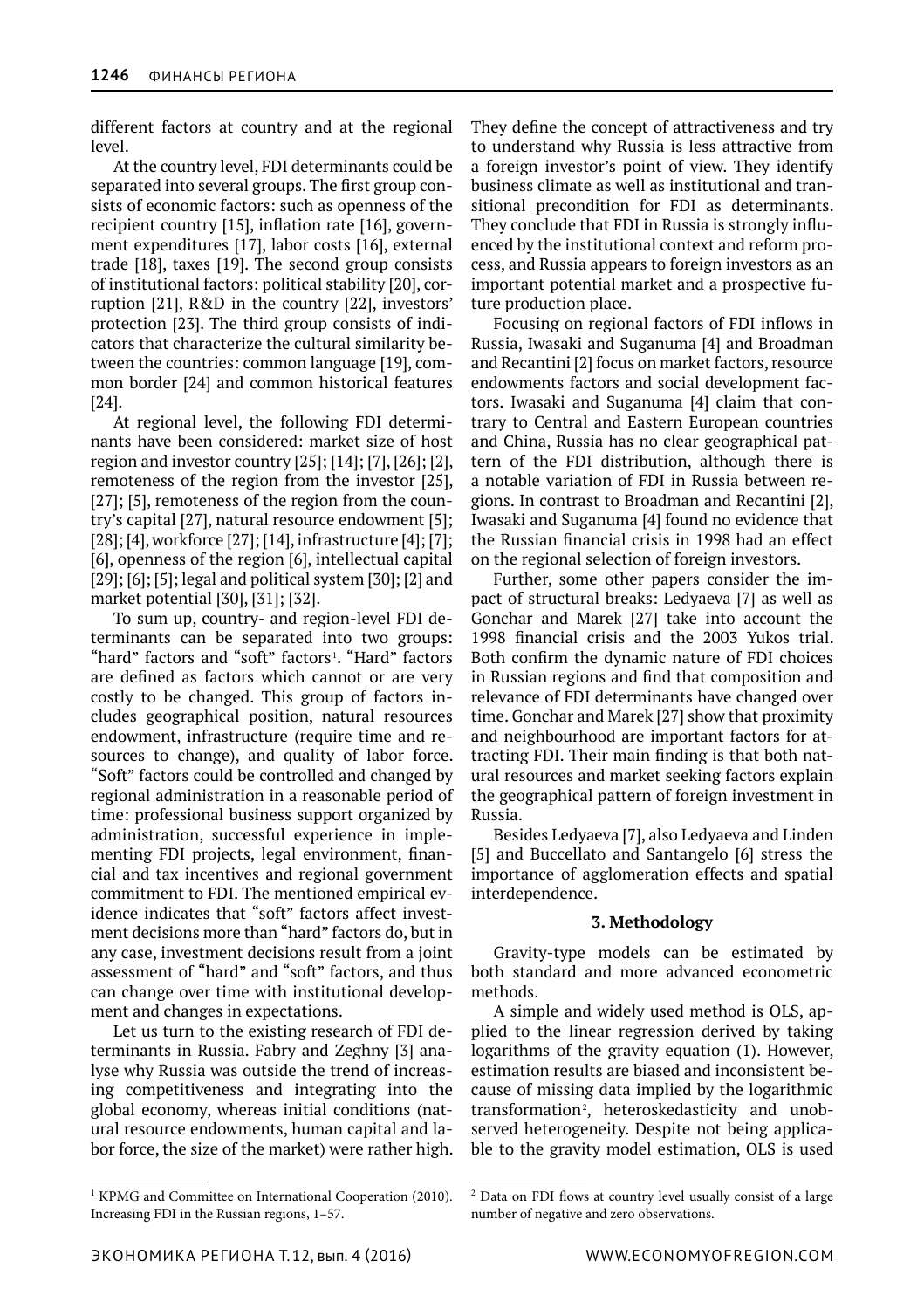in many research papers at both country and regional level (e.g. [24]; [5]; [33]).

The other standard estimation approach is panel data estimation, both with fixed effects (FE) and random effects (RE). By dealing with country specific effects, the panel FE method solves the inconsistency problem of the OLS estimation in the gravity model. Cheng and Wall [36] use the FE approach to eliminate the heterogeneity bias present in the other methods. However, Folfas [35] and Egger and Pfaffermayr [36] notice that the presence of the distance variable in the gravity model might make it inappropriate to use either FE method (because there are time invariant variables in the regression) or RE method (because the individual effects could correlate with some explanatory variables). To solve this problem, they suggest using the Hausman—Taylor approach [37]. At the regional level, the method of panel data estimation with fixed and random effects was used by Hejazi [25].

In the context of gravity models, the most widely used non-linear methods are Generalized Least Squares (GLS), Heckman two-step procedure, Gamma Pseudo Maximum Likelihood Method, Generalized Method of Moments (GMM), and Poisson Pseudo Maximum Likelihood method. The specificity of these methods is the use of a constant-elasticity model instead of a model in logarithms. All these methods have different advantages and shortcomings, therefore the selection of the optimal method might have to be based on the specific features of the data. These methods also solve to some extent the other data problems, namely heteroscedasticity, multicollinearity, and simultaneity bias problem. For example, Fabry and Zeghny [3] apply GLS to avoid heteroscedasticity in the constructed model. Iwasaki and Suganuma [4] try to solve the multicollinearity and simultaneity bias by means of the Principal Component Analysis. A similar approach is used by Ledyaeva [7]. In addition, the model was estimated by GLS taking into account the presence of the cross-section heteroscedasticity detected by both White test and Goldfeld—Quandt test. GMM is also applied in an analysis at regional level [6] in order to control for spatial effects. Also, Strasky and Pashinova [38] employ the GMM estimator as the better choice in comparison with the FE estimator, because a standard fixed-effects method would yield biased estimates.

The PPML method, which was originally applied by Silva and Tenreyro [39] to the analysis of trade flows, has widely been applied to gravity models at the country level. This method solves the main problems present in gravity model testing (the presence of zeros and heteroskedasticity), provides unbiased and consistent estimators (even in the case of endogeneity). Silva and Tenreyro [39] showed that in the presence of heteroskedasticity the estimation of the log-linearized form changes the properties of the error term, which becomes correlated with the explanatory variables. PPML is applied to the model with constant elasticity of the form:

$$
y_i = \exp(x_i \beta) + \varepsilon_i, \tag{2}
$$

where  $E[\epsilon_i | x] = 0$ .

PPML is a GMM interpretation of ML method, whereas the GMM estimator is typically used to correct for bias caused by endogenous explanatory variables. PML with instrumental variables estimates the parameters of a Poisson regression model in which some of the regressors are endogenous. The model is also known as an exponential conditional mean model in which some of the regressors are endogenous<sup>1</sup>.

Applied to FDI flows at country level the PPML method was used in several papers: Kleinert and Toubal [40] estimate several specifications of the gravity equation, derived from different theoretical models. Paniagua [41] compares this method with OLS and so-called HMR (Helpman—Melitz—Rubinstein) method [42] and concludes that PPML delivers more consistent and intuitive results in the case of a large number of zero observations. Moreover, while HMR estimates are very similar to the (inconsistent) OLS ones, PPML results are different. Another disadvantage of the HMR method is the elimination of variables for identification goals [42, P.460]. Paniagua [41], therefore, concludes that, for gravity models, PPML is preferable over HMR: the former is found to deliver consistent and intuitive economic results with a solid theoretical background.

For these reasons, PPML is used in the empirical research in Section 4. So far, our paper is the first to apply PPML at the Russian regional level.

## **4. Empirical model and estimation results**

The empirical model is based on the gravity approach, which postulates that the flow of foreign direct investment positively correlates with the sizes of investing country and recipient region and negatively depends on the distance between them.

The main purpose of this section is twofold. First, we test the main predictions of the gravity model regarding the Russian regions. Second, we

<sup>1</sup> Stata manual.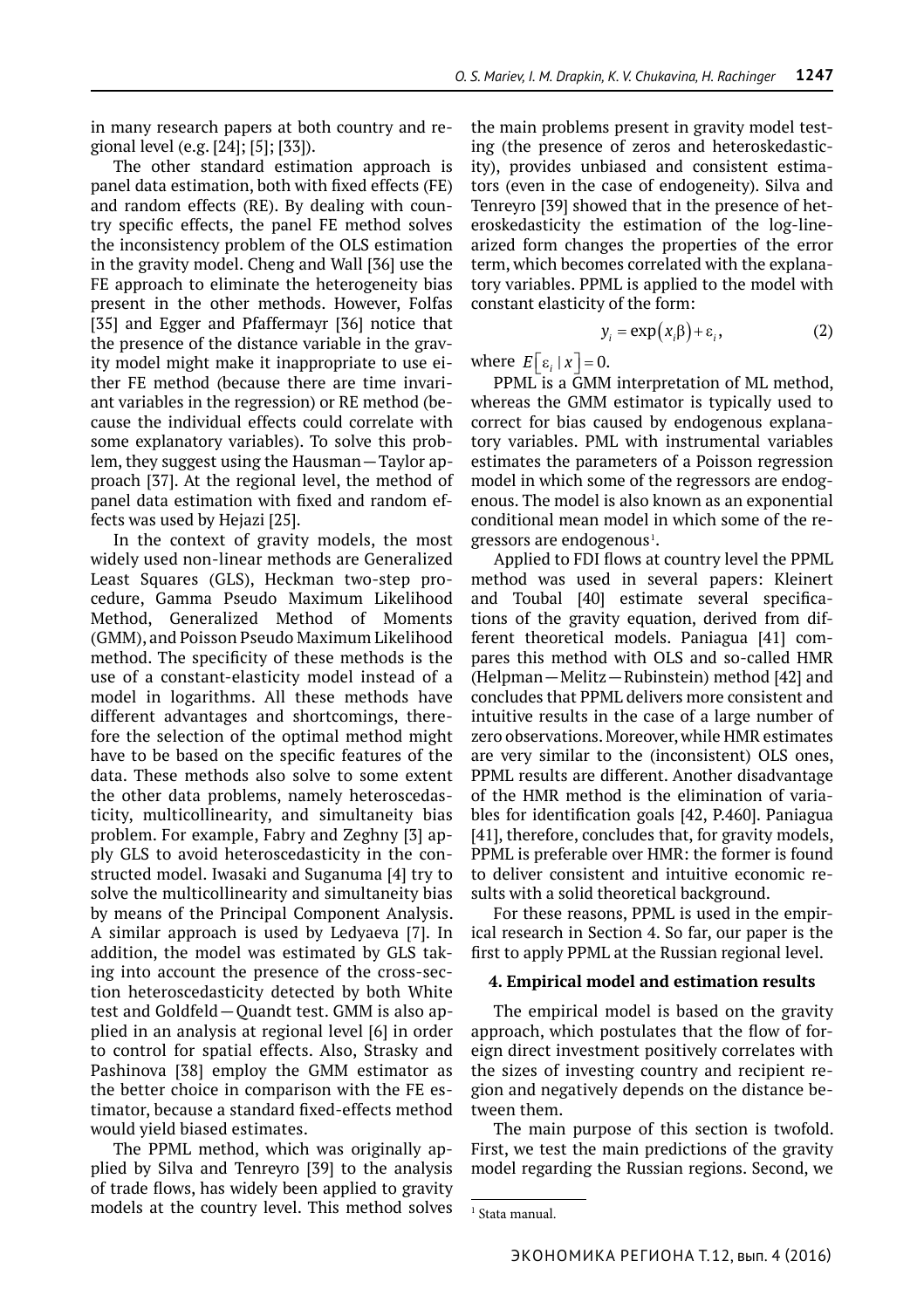examine which other regional characteristics determine FDI inflows into Russia.

The dependent variable in our model is FDIijt—the level of FDI investment inflow from country j into region i in year t.

Following the present array of the empirical research listed in Section 2, the following explanatory variables and implied research hypotheses are chosen on an ad hoc basis:

 $-LGDP<sub>i</sub>$ —logarithm of GDP of the investing country *j* in year *t*. We expect a positive correlation between the size of investing economy and FDI flows because in larger countries more firms are able to invest abroad. In addition, due to the increasing returns to scale, companies from larger countries are usually more effective compared to companies from smaller countries.

 $-LGRP<sub>i</sub>$ —logarithm of GRP per capita of the recipient region *i* in year *t*. We expect a positive correlation between the size of recipient region and FDI flow because the size of the particular market attracts foreign investors. In larger markets, foreign companies get higher profits not only because of higher sales, but also because of the possibility to decrease their average costs due to increasing returns to scale.

 $-LDIST\_INV_j - \text{logarithm of the distance be-}$ tween the capital of investor's country *j* and Moscow. The distance between countries should have a negative influence in FDI inflows for two reasons. First, an increase in distance leads to an increase in transport and communication costs. Second, an increase in distance usually implies an increase in differences between countries that makes investments more risky.

— *LDIST\_MSC*<sub>*i*</sub>—logarithm of the distance between region *i* and Moscow. The Moscow agglomeration, with a population more than 20 million, is the largest economic area in Russia. Consequently, all foreign investors consider the Moscow region as the territory of primary interest. Besides, all federal executive and legislative decisions are made in Moscow. Therefore, an increase in the distance from the region to Moscow should negatively affect FDI inflows into the region.

 $-LOPEN_{it}$ —logarithm of the trade openness of region *i* (calculated as the sum of export and import divided by GRP) in year *t*. The level of trade openness is supposed to influence FDI inflows positively, reflecting the involvement of the region in global processes, particularly in international trade.

 $-LCRIME<sub>i</sub>$ —logarithm of registered number of crimes in region *i* in year *t*. The number of registered crimes in the region should negatively influence FDI inflows because of the implied excessive administrative costs and/or existing threats for doing business by foreign investors.

 $-LRDST_{it}$ —logarithm of R&D personnel in region *i* in year *t*. Investors may consider workers employed in R&D departments to easily adopt new technologies and innovative techniques, implying an important positive role of this factor.

 $-LUNEMPL<sub>i</sub>$ —logarithm of the unemployment rate in region *i* in year *t*. A higher unemployment rate indicates economic problems and a potentially unstable regional situation, and thus should have a negative effect on the investors' decision.

Therefore, we estimate the following econometric equation:

$$
FDI_{ijt} = \exp(\alpha_0 + \alpha_1 LGDP_{jt} + \alpha_2 LGRP_{it} +
$$
  
+ $\alpha_3 LDIST\_INV_j + \alpha_4 LDIST\_MSC_i +$   
+ $\alpha_5 LOPEN_{it} + \alpha_6 LCRIME_{it} + \alpha_7 LRDST_{it} +$   
+ $\alpha_8 LUNEMPL_{it})\varepsilon_{ijt}$ . (4)

We construct a dataset consisting of about 14,000 observations, including data on FDI flows from 179 investing countries to 78 Russian regions during the period of 2006–2013. All data is publicly available. Data on the dependent variable as well as regional characteristics are obtained from the Russian United System of Information and Statistics<sup>1</sup> and from the Russian Central Bank<sup>2</sup>. Data on investor country GDP are taken from the World Bank website<sup>3</sup>. The distance between the investor and the particular region as well as the distance from Moscow to the center of the region are calculated using distance calculator website $4$ .

We drop offshore zones (such as Cyprus, British Virgin Island etc.) from the dataset, because such investment is often the form national capital repatriation, previously exported from the country (especially in the case of Russia). We also drop Moscow region as a recipient region because it appears to be an outlier.

For the reasons discussed in Section 3, we estimate the gravity model with the Poisson Maximum Likelihood method<sup>5</sup>.

<sup>&</sup>lt;sup>1</sup> Retrieved from: https://fedstat.ru/indicator/31338.do (date of access: 06.06.2016).

<sup>2</sup> Retrieved from: http://www.cbr.ru/statistics/?PrtId=svs (date of access: 06.06.2016).

<sup>3</sup> Retrieved from: http://data.worldbank.org/indicator/NY.GDP. MKTP.CD (date of access: 06.06.2016).

<sup>4</sup> Retrieved from: http://www.distancecalculator.ru (date of access: 06.06.2016).

<sup>5</sup> While the standard Stata poisson command does not converge (there are instances in which the estimates do not exist, and this command is very sensitive to numerical problems), the Stata command ppml, developed by Silva and Tenreyro, checks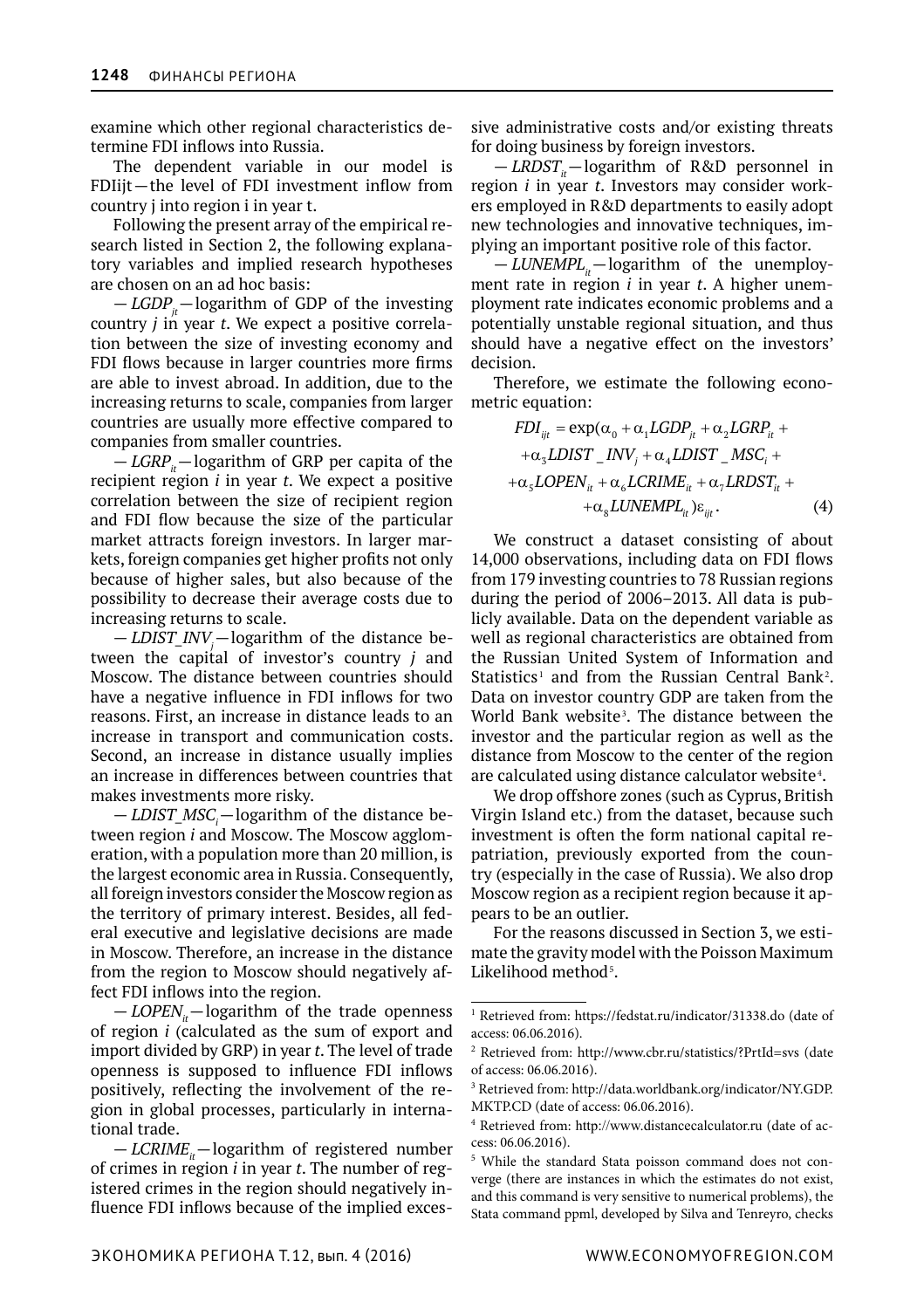Table 1 presents the estimation results. The gravity variables are significant and have the expected signs. Both GDP of the investor country and GRP per capita of the recipient region positively affect FDI inflows. Both the distance from investing country to Moscow and the distance from Moscow to the center of host region are significant and have the expected negative signs.

All examined regional characteristics have a significant effect on FDI inflows into the region: trade openness and the number of people in R&D departments positively affect FDI, the latter because it reflects the ability of workers to implement innovative technologies; the region's unemployment negatively affects FDI, because it reflects unstable economic situation in the region.

In contrast to our predictions, the number of registered crimes in the region is positively correlated with the level of FDI inflows. A possible explanation is that the number of registered crimes is an indirect indicator of the effectiveness of the law enforcement system in the region and it is vital for the investor to be confident in the security of his assets.

When including the lagged value of FDI (lag is one year) into the model, we see that previous experience in attracting regional FDI plays an important role for an investor. We estimate the following form of the gravity model with the lagged value of FDI:

$$
FDI_{ijt} = \exp(\alpha_0 + \alpha_1 LGDP_{jt} + \alpha_2 LGRP_{it} +
$$
  
+ $\alpha_3 LDIST_{INVj} + \alpha_4 LDIST_{MSCI} + \alpha_5 LOPEN_{it} +$   
+ $\alpha_6 LCRIME_{it} + \alpha_7 LRDST_{it} + \alpha_8 LUNEMPL_{it} +$   
+ $FDI_{ijt-1}$ ) $\varepsilon_{ijt}$  (5)

Next, we test the importance of the distance from the centre of the region to Moscow as a determinant of FDI. Presumably, in remote Russian regions (e.g. in Siberia and the Far East) the distance to the capital of Russia is of minor importance for the investor. Thus the investor, intending to build a plant in Siberia will not prefer Krasnoyarsk (3360 km to Moscow) to Irkutsk (4200 km to Moscow) because of the proximity of the former to the capital. For this investor other factors, for example, the degree of social development of the region are important. To test this hypothesis we divide our database into two parts: regions close to Moscow (western part of Russia) and remote regions (eastern part). Table 2 presents the results of this estimation exercise.

| Table 1 |
|---------|
|         |

**Estimation results of the basic equation**

|                                |              | <b>PPML</b> |
|--------------------------------|--------------|-------------|
| <b>Variable</b>                | <b>PPML</b>  | with        |
|                                |              | lagged FDI  |
| Distance from region to Moscow | $-0.181$ *** | $-0.189***$ |
|                                | (0.058)      | (0.051)     |
| Distance from investor to      | $-0.642***$  | $-0.657***$ |
| Moscow                         | (0.115)      | (0.133)     |
| GDP of investor                | $0.459***$   | $0.456***$  |
|                                | (0.052)      | (0.059)     |
| GRP per capita of the region   | $1.246***$   | $1.143***$  |
|                                | (0.136)      | (0.172)     |
| Trade openness of the region   | $0.608***$   | $0.414***$  |
|                                | (0.114)      | (0.102)     |
| Workers employed in R&D        | $0.378***$   | $0.337***$  |
|                                | (0.058)      | (0.059)     |
| Unemployment rate              | $-0.466$ *** | $-0.295***$ |
|                                | (0.086)      | (0.058)     |
| Number of registered crimes    | $1.068***$   | $0.529**$   |
|                                | (0.3306)     | (0.222)     |
| Lag of FDI                     |              | $0.001***$  |
|                                |              | (0.00007)   |

Source: Calculated by the authors in Stata. Coefficients marked with \*\*\* (\*\*) are significant at the 1 % (5 %) level. Standard errors are given in brackets.

Table 2

**FDI determinants in eastern and western regions of Russia**

| Variable                  | Regions in<br>the western<br>part of<br><b>Russia</b> | Regions in<br>the eastern<br>part of<br><b>Russia</b> |
|---------------------------|-------------------------------------------------------|-------------------------------------------------------|
| Distance from region to   | $-0.216***$                                           | 0.001                                                 |
| Moscow                    | (0.043)                                               | (0.282)                                               |
| Distance from investor to | $-1.074***$                                           | $-0.446$ **                                           |
| Moscow                    | (0.152)                                               | (0.182)                                               |
| GDP of investor           | $0.687***$                                            | $0.262***$                                            |
|                           | (0.065)                                               | (0.069)                                               |
| GRP per capita of the     | $1.1001***$                                           | $0.598**$                                             |
| region                    | (0.204)                                               | (0.298)                                               |
| Trade openness of the     | $0.462***$                                            | $0.966***$                                            |
| region                    | (0.093)                                               | (0.308)                                               |
| Workers employed in R&D   | $0.412***$                                            | $-0.237$                                              |
|                           | (0.056)                                               | (0.188)                                               |
| Unemployment rate         | $-0.249***$                                           | $-0.298**$                                            |
|                           | (0.073)                                               | (0.128)                                               |
| Number of registered      | $0.547**$                                             | 0.357                                                 |
| crimes                    | (0.259)                                               | (0.663)                                               |

Source: Calculated by the authors in Stata. Coefficients marked with \*\*\*  $(*)$  are significant at the 1 % (5 %) level. Standard errors are given in brackets.

for the existence of the (pseudo) maximum likelihood estimates and offers two methods to drop regressors that may cause the nonexistence of the estimates and thus converges [43].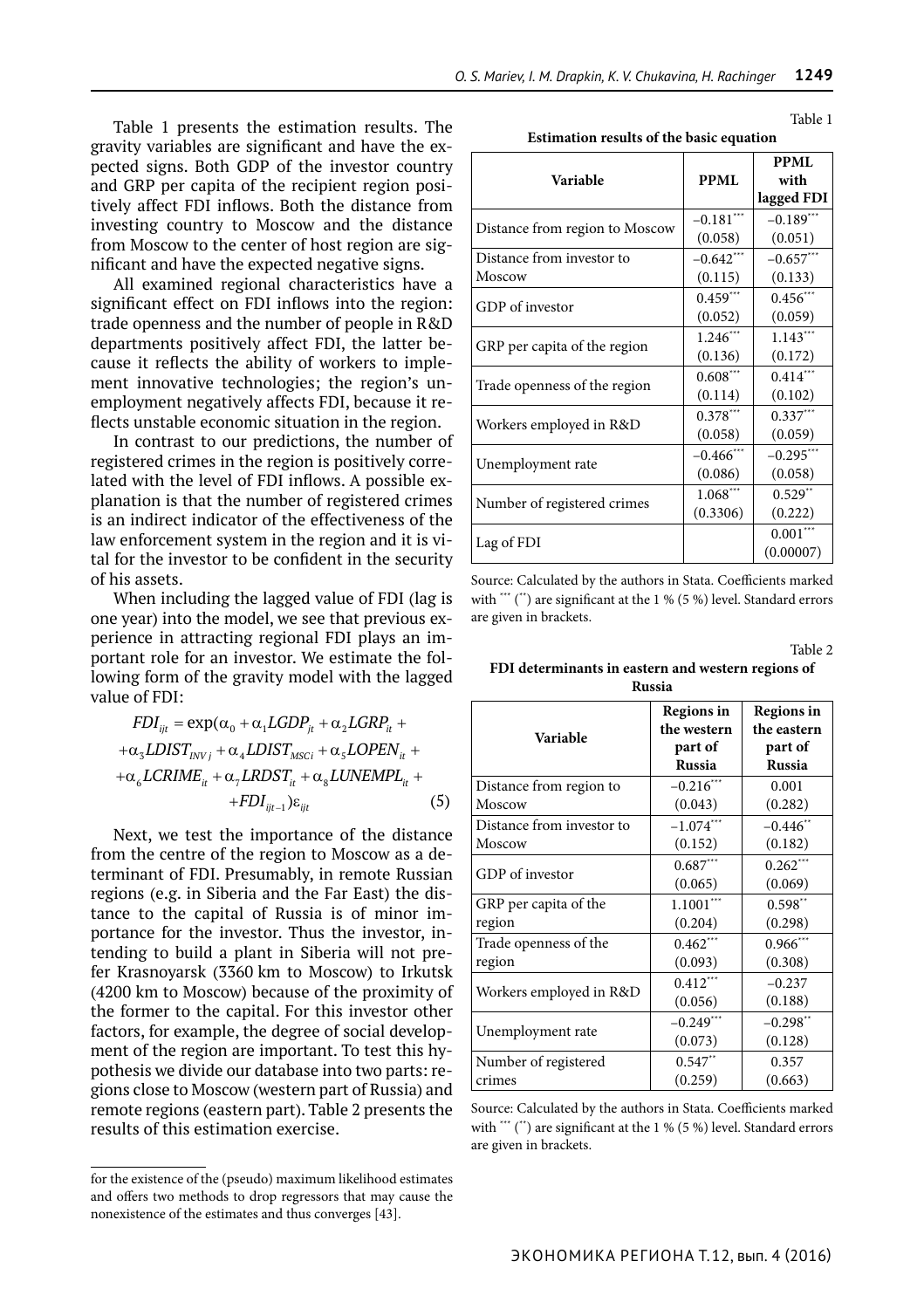As expected, the distance to Moscow is not a determinant of FDI in the remote Russian regions but it is one in the regions close to Moscow, stressing the importance of Moscow as a facilitator of FDI in these Russian regions.

#### **5. Conclusion**

This paper investigates the determinants of FDI inflows into the Russian regions and should be of high relevance for the understanding of the Russian economy for three reasons: FDI is one of the key factors of the modernization and diversification of the Russian economy; FDI inflows into Russia are concentrated only in few regions; the set of FDI determinants could be used to increase efficiency of regional programs aiming at improving investment attractiveness of Russian regions. There are very few papers on FDI determinants in Russia and to the best of our knowledge, all of them use old data concerning the last decade of the 20th century.

The gravity model is widely used approach to determine the factors of FDI inflows. While standard methods such as OLS or FE panel regression lead to biased estimates, the Poisson Pseudo Maximum Likelihood method has proven to be one of the most effective to work with gravity models. To the best of our knowledge, this paper is the first one to use the PPML method to identify FDI determinants at the regional level.

For our empirical research, we construct a database consisting of more than 14,000 observations covering 78 Russian regions and 179 investor countries for the period of 2006–2013. We identify the following factors as determining FDI inflows into the Russian economy: the investor country's GDP, GDP per capita in the recipient region, distance from the investor to Moscow, the openness of the region, the economic situation in the region, the innovative capacity of the region and the FDI inflow in the previous period. To estimate the importance of distance between the investor's country of origin and the recipient Russian region we split the overall distance into the distance from the investor's country's capital to Moscow and from Moscow to the recipient region. The former distance negatively affects FDI inflows into the region. The latter distance is significant only for the western regions of Russia. For the remote eastern regions, this variable is insignificant. To the best of our knowledge, this idea of separating the distance was not used before in related research while improving the quality of the model and providing further evidence of the special role Moscow plays in the Russian economy.

To continue this line of research, we could calculate FDI levels predicted by the model, and thus identify the potentially most attractive regions. This would give an indication of which regions policy regulations should target (and with which measures).

Other regional characteristics (e.g. focusing on the effectiveness of local authorities) could be considered as well.

Finally, this research does not take into account the calculation and estimation of multilateral resistance terms, i.e. the influence of the proximity of neighbouring regions to investor decisions, which could be a relevant factor as well.

#### **Acknowledgements**

*This research has been supported by the Russian Scientific Fund Grant No. 15–18–10014 "Projection of optimal socio-economic systems in turbulence of external and internal environment".*

#### **References**

1. Fisher, P. (1999).  *Pryamyye inostrannyye investitsii dlya Rossii: strategiya vozrozhdeniya promyshlennosti [Foreign direct investment for Russia: the strategy of industrial renaissance].*  Moscow: Finance and Statistics Publ., 512.

2. Broadman, H. & Recanatini, F. (2001). Where has all the foreign investment gone in Russia? Policy.  *Research Working Paper no. WPS 2640.*  Washington, DC: World Bank, 1–34.

3. Fabry, N. & Zeghni, S. (2002). Foreign direct investment in Russia: how the investment climate matters.  *Communist and Post-Communist Studies, 35,*  289–303.

4. Iwasaki, I. & Suganuma, K. (2005). Regional Distribution of Foreign Direct Investment in Russia.  *Post-Communist Economies, 17(2),*  153–172.

5. 5. Ledyaeva, S. & Linden, M. (2006).  *Testing for Foreign Direct Investment Gravity Model for Russian Regions.*  Working paper 32. Retrieved from: http://epublications.uef.fi/pub/urn\_isbn\_952–458–782–3/urn\_isbn\_952–458–782–3.pdf (date of access: 06.06.2016).

6. Buccellato, T. & Santangelo, F. (2009). Foreign direct investments distribution in the Russian Federation: do spatial effects matter?  *Economics Working Papers, 99.*  Centre for the Study of Economic and Social Change in Europe, SSEES, UCL: London, UK, 1–27.

7. Ledyaeva, S. (2009). Spatial Econometric Analysis of Foreign Direct Investment Determinants in Russian Regions.  *The World Economy,*  1–38.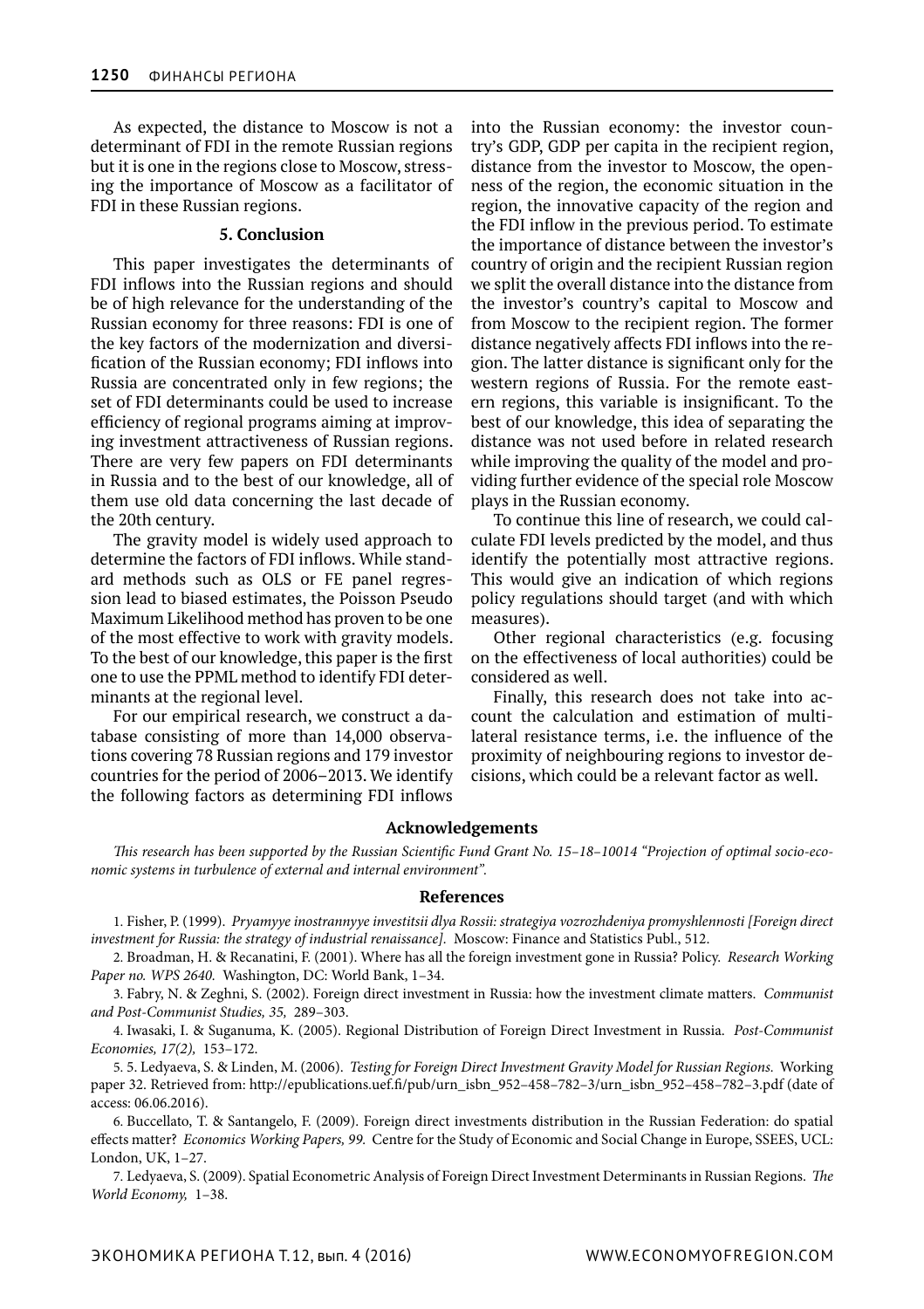8. Gonchar, K. & Marek, P. (2014). The regional distribution of foreign investment in Russia. Are Russians more appealing to multinationals as consumers or as natural resource holders?  *Economics of Transition, 22(4),*  605–634.

9. Helpman, E., Melitz, M. & Yeaple, S. (2004). Export Versus FDI with Heterogeneous Firms.  *American Economic Review, 94(1),*  300–316.

10. Grossman, G., Helpman, E. & Szeidl, A. (2006). Optimal integration strategies for the multinational firm.  *Journal of International Economics, 70(1),*  216–238.

11. Drapkin, I. M., Mariev, O. S. & Chukavina, K. V. (2015). Kolichestvennaya otsenka potentsiala importa i eksporta pryamykh zarubezhnykh investitsiy v rossiyskoy ekonomike na osnove gravitatsionnogo podkhoda. [Inflow and Outflow Potentials of Foreign Direct Investment in the Russian Economy: Numerical Estimation Based on the Gravity Approach].  *Zhurnal Novoy ekonomicheskoy assotsiatsii [Journal of New Economic Association], 4(28),*  75–95.

12. Tinbergen, J. (1962). An Analysis of World Trade Flows.  *Shaping the World Economy.*  New York. NY: Twentieth Century Fund, 20–42.

13. Brainard, S. (1997). An Empirical Assessment of the Proximity- Concentration Trade-off Between Multinational Sales and Trade.  *American Economic Review, 87(4),*  520–544.

14. Ahrend, R. (2000). Foreign Direct Investment into Russia—Pain without Gain? A Survey of Foreign Direct Investors.  *The European Commission,*  26–33.

15. Talamo, G. (2013).  *Institution, FDI and the Gravity Model, preliminary version,*  1–24.

16. Leibrecht, M. & Riedl, A. (2012).  *Modelling FDI based on a spatially augmented gravity model: Evidence for Central and Eastern European Countries.*  Working Paper Series in Economics, 239. Retrieved from: http://www.leuphana.de/filead-

min/user\_upload/Forschungseinrichtungen/ifvwl/WorkingPapers/wp\_239\_Upload.pdf (date of access: 06.06.2016).

17. Azeem, S. W., Hussain, H. & Hussain, R. Ya. (2012). The Determinants of Foreign Investment in Pakistan: A gravity model analysis.  *Logforum, 8(2),*  81–97.

18. Çevis, I. & Çamurdan, B. (2007). The Economic Determinants of Foreign Direct Investment in developing countries and transition Economies.  *The Pakistan Development Review, 46(3),*  13–47.

19. Folfas, P. (2011).  *FDI between EU member states: gravity model and taxes.*  Working paper. Retrieved from: http:// www.etsg.org/ETSG2011/Papers/Folfas.pdf (date of access: 06.06.2016).

20. Sova, R., Albu, L., Stancu, I. & Sova, A. (2009). Patterns of foreign direct investment in the new EU countries.  *Romanian Journal of Economic Forecasting, 6,*  42–51.

21. Kayam, S. & Hisarciklilar, M. (2009). Revisiting the investment developing path (IDP): a nonlinear fluctuation approach.  *International Journal of Applied Econometrics and Quantitative Studies, 6(2),*  63–82.

22. Bormann, C., Jungnickel, R. & Keller, D. (2005). What gravity models can tell us about the position of German FDI in Central and Eastern Europe.  *HWWA Discussion Paper,*  1–34.

23. Pagano, M. & Volpin, P. (2005). Managers, Workers and Corporate Control.  *Journal of Finance, 60(2),*  841–68.

24. Africano, A. (2005). FDI and Trade in Portugal: a gravity analysis.  *Research Work in Progress, 174,*  1–24.

25. Hejazi, W. (2009). Does China receive more regional FDI than gravity would suggest?  *European Management Journal, 27,*  327–335.

26. Kompalla, P. & Nestmann, T. (2009). The Russian regions. Moscow is not everything.  *Deutsche Bank Research,*  1–20. 27. Gonchar, K. & Marek, P. (2013). Natural-resource or market-seeking FDI in Russia? An empirical study of locational

factors affecting the regional distribution of FDI entries.  *IWH—Diskussionspapiere, 3,*  3–36.

28. Bevan, A. & Estrin, S. (2000). The Determinants of Foreign Direct Investment in Transition Economies.  *CEPR Discussion Paper, 2638.*  London: Centre for Economic Policy Research, 2–57.

29. Kireeva, V. & Galiakhmetov, L. (2015).The Assessment of the Intellectual Capital as a Factor of Investment Attractiveness of the Region.  *Procedia Economics and Finance, 27,*  240–247.

30. Ahrend, R. (2012). Understanding Russian regions' economic performance during periods of decline and growth—An extreme bound analysis approach.  *Economic Systems, 36,*  426–443.

31. Bobonis, G. & Shatz, H. (2007). Agglomeration, adjustment, and state policies in the location of foreign direct investment in the United States.  *The Review of Economics and Statistics, 89(1),*  30–43.

32. Coughlin, C. & Segev, E. (2000). Foreign direct investment in China: a spatial econometric study.  *The World Economy, 23(1),*  1–23.

33. Kaukin, A. & Idrisov, G. (2014).  *The gravity model of Russia's international trade: the case of a large country with a long border.*  Working paper. Received from: source: http://papers.ssrn.com/sol3/papers.cfm?abstract\_id=2399439 (date of access: 06.06.2016).

34. Cheng, I. H. & Wall, H. J. (2005). Controlling for heterogeneity in gravity models of trade and integration.  *Federal Reserve Bank of St. Louis Review, 87(1),*  49–63.

35. Folfas, P. (2011). FDI between EU member states: gravity model and taxes.  *Working paper,*  1–16.

36. Egger, P. & Pfaffermayr, M. (2004). Distance, trade and FDI: a SUR Hausman—Taylor approach.  *Journal of Applied Econometrics, 19(2),*  227–246.

37. Hausman, J. & Taylor, W. (1981). Panel data and unobservable individual effects.  *Econometrics, 49,*  1377–1398.

38. Strasky, J. & Pashinova, T. (2012). What drives FDI to Russian regions?  *Deutsche Bank Research,*  1–9.

39. Silva, S. & Tenreyro, J. (2006). The log of gravity.  *The Review of Economics and Statistics, 88(4),*  641–658.

40. Kleinert, J. & Toubal, F. (2010). Gravity for FDI.  *Review of International Economics, 18(1),*  1–13.